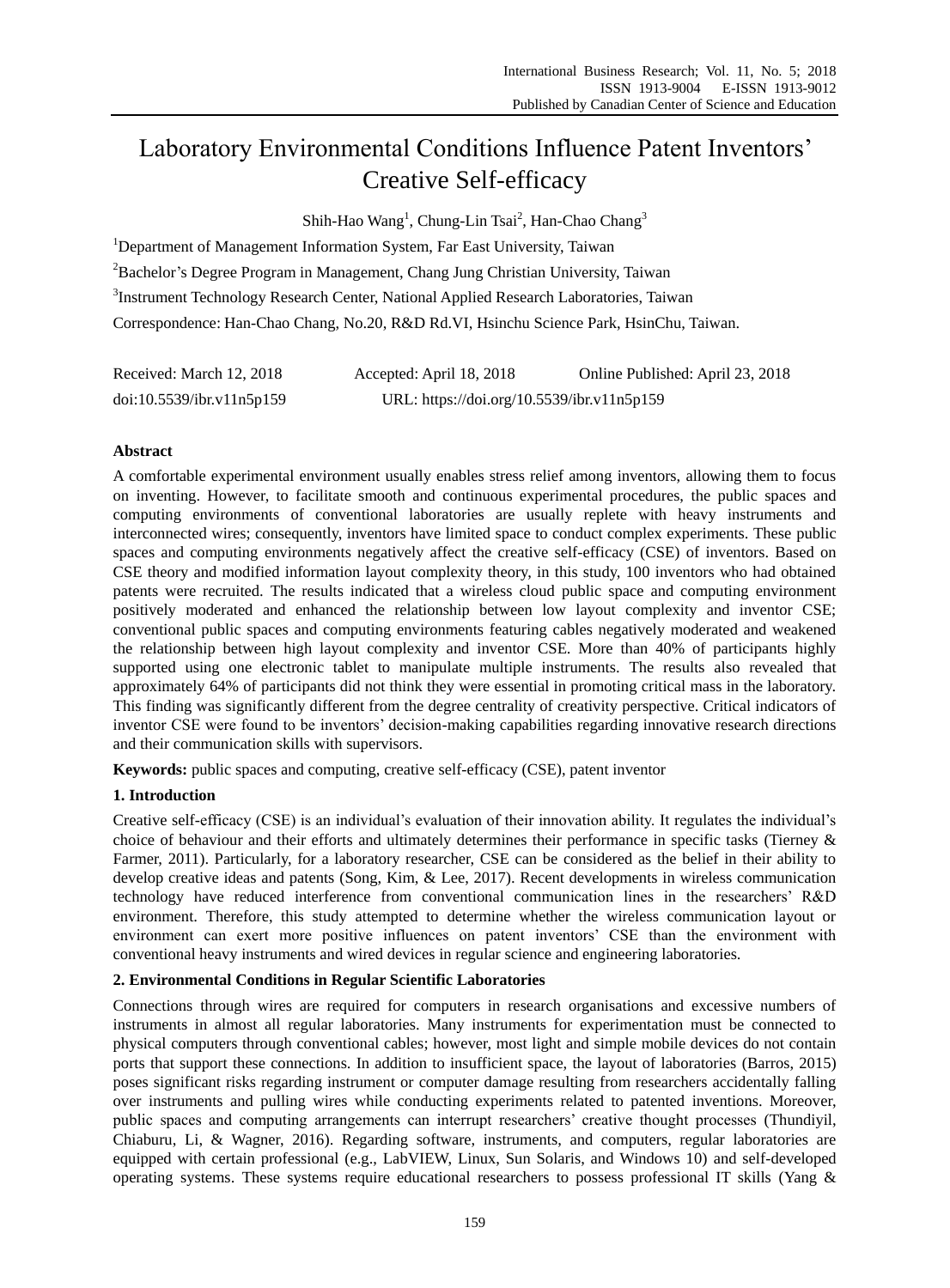[Cheng, 2009\)](#page-7-3) and spend considerable processing time on nonexperimental data and file conversions. Therefore, because of the popularity of smart mobile devices, this study explored the feasibility of replacing conventional experimentation instruments with light and portable smart devices to alleviate space restrictions in laboratories. Based on wireless mobile devices, this study also aimed to use connectionless devices to increase researchers' CSE.

### **3. Literature Review and Hypotheses**

Tullis [\(1983\)](#page-7-4) defined 'layout complexity' as the on-screen layout of informational items that are visually recognised. Layout complexity is best reduced by arranging information into columns containing information units. After analysing 600 information screens, Tullis [\(1983\)](#page-7-4) revealed that the average information density of such screens was approximately 25%. On-screen information involving densities more than 40%–50% was rare. Helander et al. [\(1998\)](#page-6-1) contended that when information density is increased, the time spent searching for data and the error rate also increase, thereby leading to considerable reductions in reading efficiency.

Bandura [\(1997\)](#page-6-2) defined self-efficacy as 'people's beliefs about their capabilities to produce designated levels of performance that exercise influence over events that affect their lives'. Schwarzer [\(2001\)](#page-7-5) and Wilski and Tasiemski [\(2017\)](#page-7-6) have emphasised that a low sense of self-efficacy may induce depression, helplessness, and anxiety. Chen et al. [\(2001\)](#page-6-3) stated that self-efficacy denotes people's beliefs in their abilities within an organisation. Chong and Ma [\(2010\)](#page-6-4) asserted that confidence in staff self-efficacy is a vital cognitive and social trait that determines and maintains positive work performance. Subsequently, Tierney and Farmer [\(2011\)](#page-7-0) developed a specific concept of self-efficacy to judge following capacities within the context of CSE. They indicated that CSE differs from creativity; creativity is the generation of technologically innovative and entity results in a certain field. By contrast, CSE is the belief that staff members have the ability to achieve creative outcomes in jobs. Regarding CSE, Leonard-Barton [\(1995\)](#page-7-7) stated that when businesses operate in dynamic and changeable environments, employees must have the self-efficacy to learn from these environments and be able to create and distribute this learning throughout the organisation. Furthermore, Karwowski [\(2012\)](#page-7-8) emphasised that CSE is significantly predicted by creative abilities. Yang and Cheng [\(2009\)](#page-7-3) and Rohatgi et al. [\(2016\)](#page-7-9) have posited that CSE may provide efficacy that enhances creative behaviours, and they further described that individual IT skills and the degree centrality of creativity are critical factors that influence CSE. Thundiyil et al. [\(2016\)](#page-7-2) revealed that CSE has a positive influence on creative performance during situations of low positive affect. In our study, it was hypothesised that decision-making capabilities [\(Kim, Hong, Kwon, & Lee, 2017;](#page-7-10) [Leng & Jiang, 2016\)](#page-7-11) regarding the direction of prospective studies and adequate communication capabilities [\(Franchino & Buttazzo, 2017;](#page-6-5) [Jawhar, Mohamed, Al-Jaroodi, Agrawal, & Zhang, 2017\)](#page-7-12) between researchers and team leaders in the laboratory influence the CSE of laboratory staff.

By combining the modified information layout complexity theory [\(Tullis, 1983\)](#page-7-4), which states that arranging information according to fields reduces layout complexity [\(Barros, 2015\)](#page-6-0), and CSE theory [\(Yang & Cheng,](#page-7-3)  [2009\)](#page-7-3), it can be inferred that laboratories, a public space, are similar to large computer screens that contain boundaries. When instruments are arranged in columns and the data are properly formatted on screens, the following hypotheses can be made:

- *H1*: High instrument layout complexity (HILC) and CSE are positively correlated.
- *H2*: Low instrument layout complexity (LILC) and CSE are positively correlated.
- *H3*: The traditional cable experimentation environment (TCEE) negatively moderates and weakens the relationship between LILC and CSE.
- *H4*: The TCEE negatively moderates and weakens the relationship between HILC and CSE.
- *H5*: The wireless cloud experimentation environment (WCEE) positively moderates and enhances the relationship between LILC and CSE;
- H6: This environment also positively moderates and enhances the relationship between HILC and CSE.

#### **4. Methods of Statistical Analysis**

This study employed a cross-sectional, descriptive, and inferential design. To assess content validity, five experts specialising in public spaces [\(Hohberger, Almeida, & Parada, 2015\)](#page-6-6) and computing and the human–computer interface [\(Nandakumar & Funk, 2015\)](#page-7-13) aided in the completion of the study and scored the initial questionnaire. Purposive sampling techniques were used to recruit inventors. When inventors who had obtained patents in the laboratories under study agreed to complete the questionnaire, it was emailed to them. Frequent follow-up calls were conducted when the questionnaire was not returned within 1 week after being emailed. The questionnaire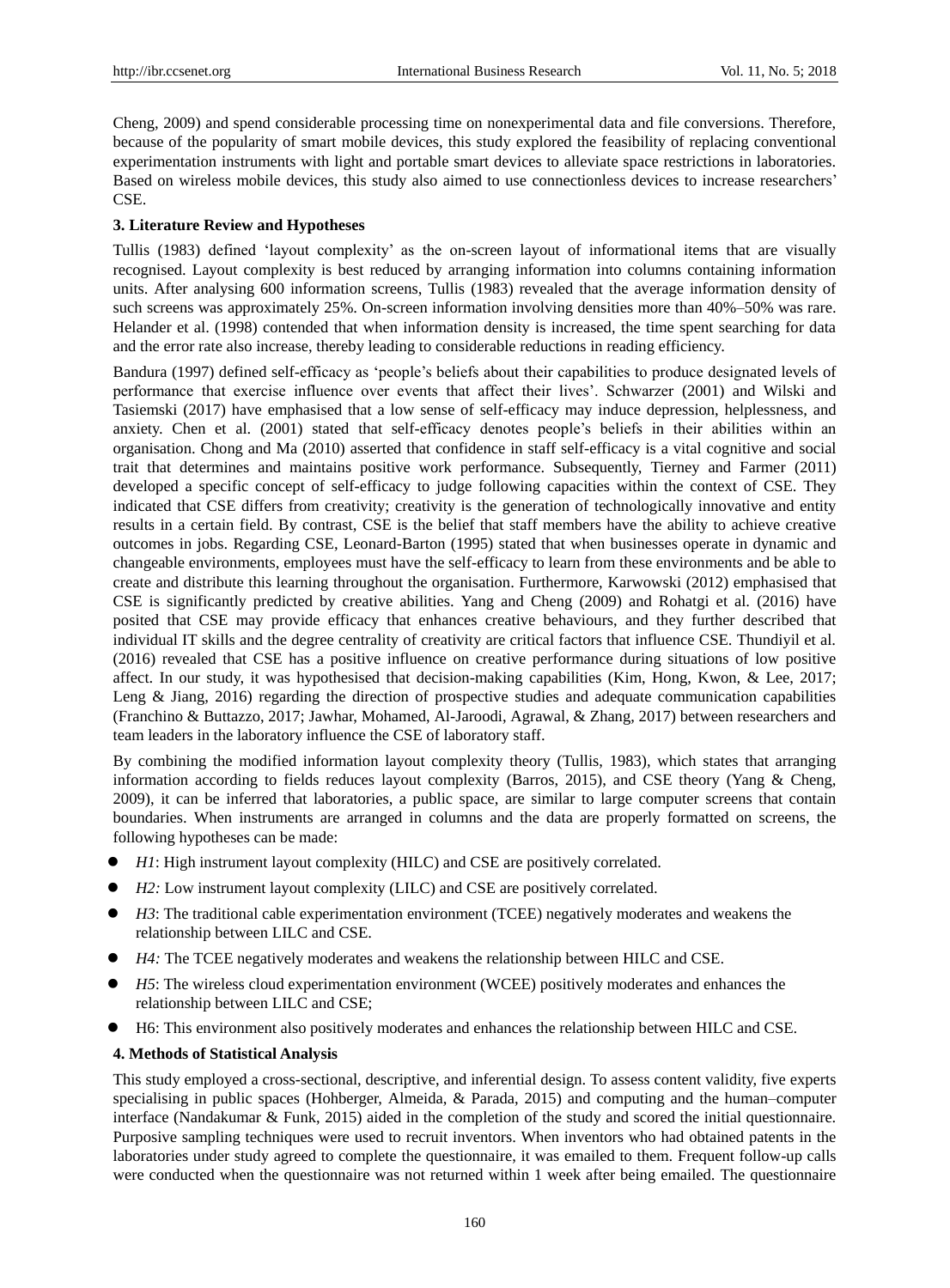contained items regarding the aforementioned variables. A 5-point Likert scale was used to evaluate inventors' responses to this survey (1 = *strongly disagree*, 2 = *disagree*, 3 = *acceptable*, 4 = *agree*, 5 = *strongly agree*). In total, 120 surveys were distributed, and 110 questionnaires were returned, achieving a response rate of 91.7%. After adjusting for nonvalid responses  $(n = 10)$ , 100 questionnaires were analysed.

The analysis framework is provided in Figure 1. To test the specific hypotheses, reliability analysis, Pearson's correlation analysis [\(Ar & Bostanci, 2016\)](#page-6-7), and moderated hierarchical regression analysis (MHRA; [Ekrot, Rank,](#page-6-8)  [& Gemünden, 2016\)](#page-6-8) were performed. Cronbach's α was used to measure reliability and inner consistency within each dimension. According to the suggestions of Eisinga [\(2013\)](#page-6-9), a Cronbach's  $\alpha$  value between 0.7 and 0.98 indicates high reliability; a Cronbach's  $\alpha$  value above 0.6 indicates that reliability is acceptable in exploratory research.

Pearson's correlation analysis was used to explore the relationship between the two ILCs (high and low) and dependent variables (DVs; i.e., CSE). MHRA was conducted to predict the relationships between independent variables (IVs) and the relationship between each IV and a specific corresponding DV.



Figure 1. Study framework

In addition, MHRA was used to determine the main effects of the ILC on CSE and to independently assess how the conventional wired environment and cloud computing environment moderate the relationship between ILC and CSE. In Step 1, the two ILC variables (high and low) were added as a set in SPSS 16.0 software. In Step 2, the environments (wired and cloud) were entered SPSS to analyse any effects of the ILC on CSE or the relationship between the two variables. Finally, in Step 3, the cross-products of each of the environments and CSE were entered as a set in SPSS software. Evidence of moderation exists when a set of interacting variables account for significant residual variances in the DV [\(Youndt, Snell, Dean Jr., & Lepak, 1996\)](#page-7-14). Significant effects indicate that the environment moderates the relationship between ILC and CSE, thereby supporting the proposed hypotheses. Individual interacting variables (e.g., TCEE by HILC) were used to test specific moderating hypotheses. Support for these hypotheses was confirmed if the individual IVs accounted for significant residual variances in the operational performance.

#### **5. Discussion and Statistical Results**

In reliability analysis, scores ranged from .62 to .78 (Table 1), thereby indicating the acceptable internal consistency of all dimensions, and that the items addressed the properties of the research variables. Pearson's correlation analysis was conducted to examine trends in the data. The following key variables were included in this analysis: HILC, LILC, and CSE. As shown in Table 2, the results revealed that the correlation was significant at the .01 level  $(p < .01)$ ; therefore, CSE was positively associated with HILC, and the correlation was significant at the 0.01 level ( $p < 0.01$ ); CSE was also positively associated with LILC, thereby supporting H1 and H2.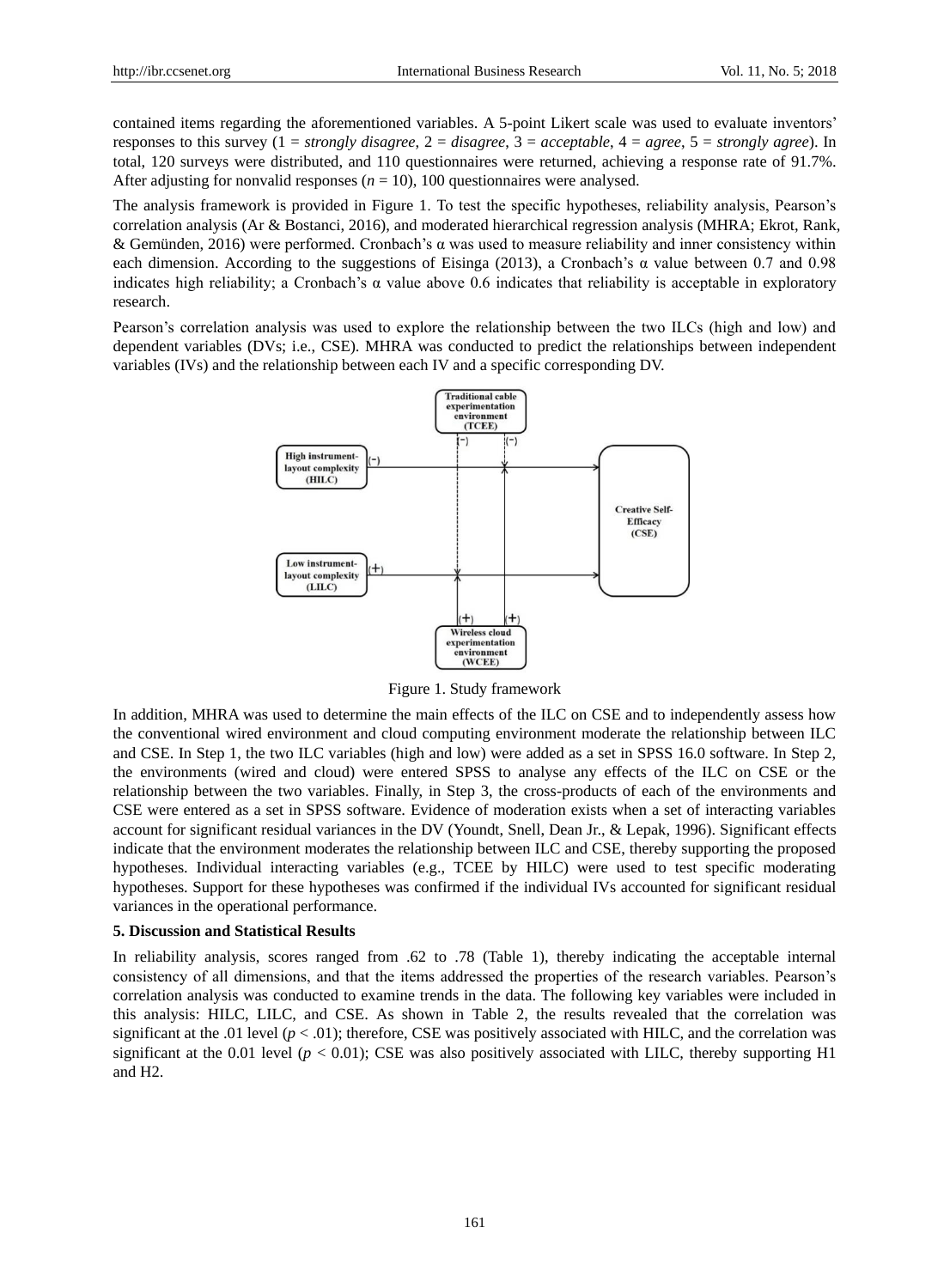# Table 1. Items and reliability of each variable  $(N = 100)$

| Dimensions         | Items                                                                                                                     | Average           |
|--------------------|---------------------------------------------------------------------------------------------------------------------------|-------------------|
|                    |                                                                                                                           | Cronbach $\alpha$ |
| <b>HILC</b>        | 1. Do you like conducting experiments in laboratories where instruments are                                               |                   |
| (4)                | arranged randomly and not according to size?                                                                              |                   |
|                    | 2. Do you like conducting lectures in laboratories where instruments are arranged                                         |                   |
|                    | randomly and not according to type?                                                                                       |                   |
|                    | 3. Do you like conducting lectures in laboratories where the space between<br>instrument cabinets is unsuitable?          | 0.74              |
|                    | 4. Do you like conducting experiments in laboratories filled with miscellaneous<br>equipment?                             |                   |
| <b>LILC</b><br>(4) | 1. Do you like conducting experiments in laboratories where instruments are<br>arranged according to size?                |                   |
|                    | 2. Do you like conducting lectures in laboratories where instruments are arranged<br>according to type?                   | 0.78              |
|                    | 3. Do you like conducting lectures in laboratories where the space between<br>instrument cabinets is suitable?            |                   |
|                    | 4. Do you like conducting experiments in laboratories not filled with miscellaneous<br>equipment?                         |                   |
| <b>CSE</b><br>(4)  | 1. You have gained experience from external environments and increased your<br>innovativeness based on this experience.   |                   |
|                    | 2. You are proficient in manipulating multiple professional operating systems.                                            |                   |
|                    | 3. You are essential in the laboratory and prompt critical mass.                                                          | 0.62              |
|                    | 4. You have strong communication skills when discussing experiments with your<br>laboratory supervisor.                   |                   |
|                    | 5. You possess high decision-making abilities regarding the innovative research<br>directions in your laboratory.         |                   |
| <b>TCEE</b>        | 1. You like conducting experiments in laboratories that provide limited space.                                            |                   |
| (4)                | 2. You like conducting experiments in laboratories where the wires of instruments are<br>intertwined.                     |                   |
|                    | 3. You like conducting experiments in laboratories where all instruments have<br>separate professional operating systems. | 0.75              |
|                    | 4. You believe that the traditional cable experimentation environment facilitates<br>teamwork.                            |                   |
| WCEE               | 1. You like conducting experiments in laboratories where wires are not intertwined.                                       |                   |
| (4)                | 2. You like cloud computing, which integrates the experimental results obtained from<br>all instruments.                  |                   |
|                    | 3. You like conducting experiments in laboratories where one electronic tablet                                            |                   |
|                    | controls multiple instruments for teaching.                                                                               | 0.67              |
|                    | 4. You believe that the wireless cloud experimentation environment facilitates<br>teamwork.                               |                   |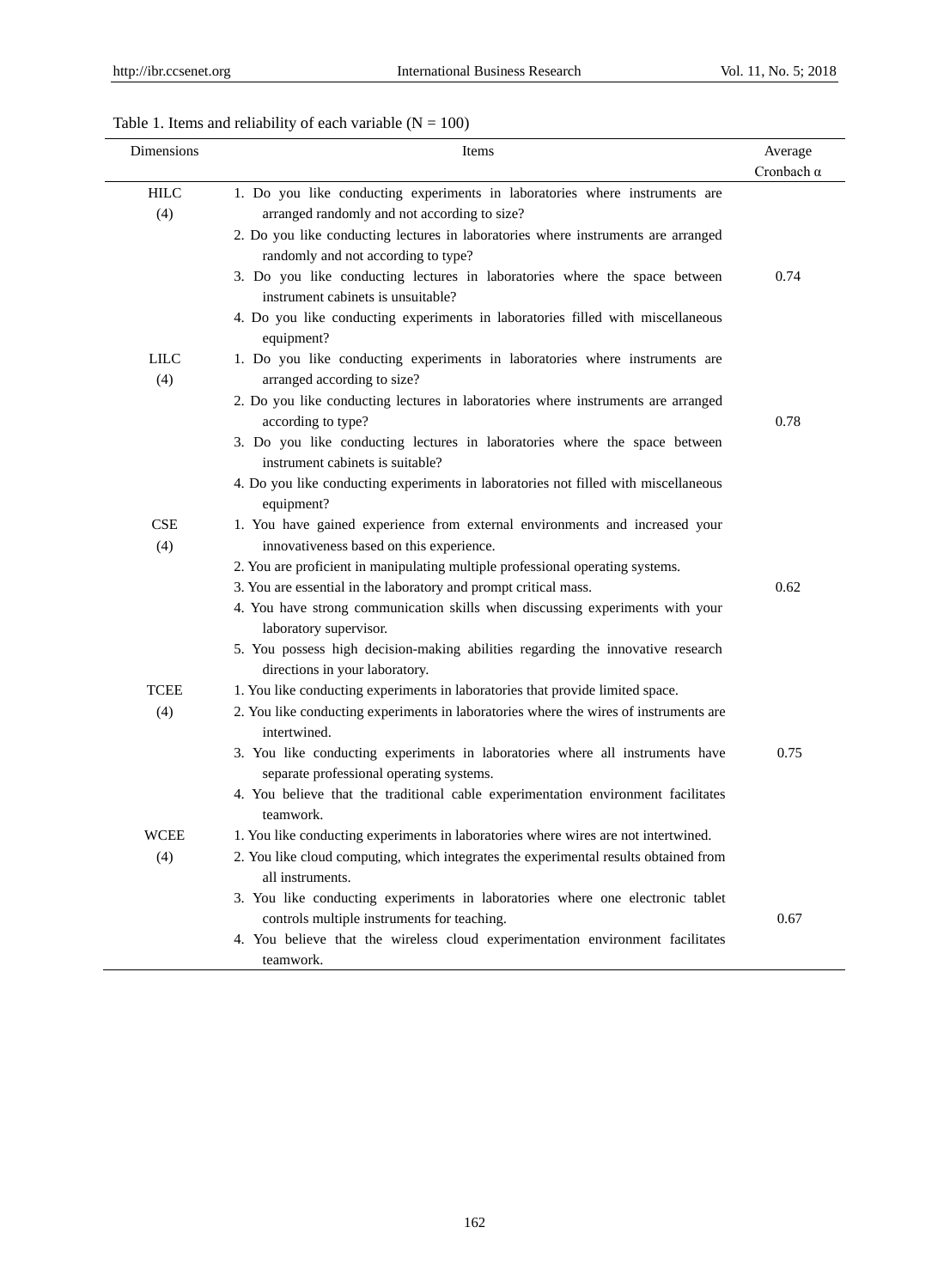|        |                                   | HI Ave | LI Ave   | CSE Ave  |
|--------|-----------------------------------|--------|----------|----------|
| HI Ave | Pearson's correlation             |        | $.578**$ | .539**   |
|        | Sig. (two-tailed)                 |        | .000     | .000     |
|        | Sum of squares and Cross-products | 51.215 | 28.658   | 19.702   |
|        | Covariance                        | .517   | .289     | .199     |
|        | N                                 | 100    | 100      | 100      |
| LI Ave | Pearson's correlation             | .578** |          | $.638**$ |
|        | Sig. (two-tailed)                 | .000   |          | .000     |
|        | Sum of squares and Cross-products | 28.658 | 47.932   | 22.554   |
|        | Covariance                        | .289   | .484     | .228     |
|        | N                                 | 100    | 100      | 100      |
|        |                                   |        |          |          |

#### Table 2. Pearson's Correlations

\*\*. Correlation is significant at the 0.01 level (two-tailed).

\*. Correlation is significant at the 0.05 level (two-tailed).

When the relationships between CSE and HILC and LILC were examined, significant differences were observed:  $p < .001, 45.1\%$ ,  $R2 = 0.451$ ,  $\Delta R2 = 0.451$ ,  $F = 39.814$ , and the data fit appropriately well with Model 1 (Table 3). In addition, the coefficients for both IVs (i.e., HILC: β = 0.256, t = 2.773, p = .007; LILC: β = 0.490, t = 5.315,  $p < .001$ ) fit appropriately with the model. The correlation between HILC and CSE and that between LILC and CSE in Model 1 were significant. Therefore, HILC and LILC were associated with CSE, thus supporting H1 and H2.

In the MHRA of Model 2, the IVs (i.e., HILC and LILC) and the moderating variables (i.e., TCEE and WCEE) were added sequentially as a set in the model to control for any environmental effects on ILC, CSE, or the relationship between these variables. Model 2 showed the following results:  $46.5\%$  (R2 = 0.465,  $\Delta$ R2 = 0.014, F  $= 20.624$ , p < .001; Table 3), and the level of significance was reached. The coefficient of the IV of LILC ( $\beta$  = 0.509,  $t = 5.430$ ,  $p < .001$ ) was also significant. Therefore, the correlation between LILC and CSE in Model 2 was significant. Thus, LILC was positively associated with CSE.

Finally, in Model 3, each of the interactions between the variables related to the laboratory environment and ILC was explored. The variables (HILC, LILC, HILC  $\times$  TCEE, HILC  $\times$  WCEE, LILC  $\times$  TCEE, and LILC  $\times$  WCEE) were entered concurrently, and possible multicollinearity was controlled for. Model 3 significantly fit at 51.4%  $(R2 = 0.514, \Delta R2 = 0.050, F = 12.045, p < .001$ ; Table 3). The following results were obtained for the coefficients of IVs in Model 3: HILC: β = 2.688, t = 2.783, p = .007; HILC × WCEE: β = −2.392, t = −3.015, p  $=$  .003; HILC × TCEE: β = −2.523, t = −1.944, p < .05; LILC × WCEE: β = 2.898, t = 2.837, p = .006; and LILC  $\times$  TCEE: β = 1.804, t = 1.540. According to the results of the MHRA of Model 3, the correlations between HILC, HILC  $\times$  WCEE, HILC  $\times$  TCEE, LILC  $\times$  WCEE, and CSE all achieved statistical significance (Table 3). Therefore, H4 and H5 were supported. The TCEE negatively moderated and weakened the relationship between HILC and CSE (H4). The WCEE positively moderated and strengthened the relationship between LILC and CSE (H5). H3 was not supported. However, unlike H6, the WCEE did not enhance the relationship between HILC and CSE. The reasons for this should be explored in future studies.

| Variable         | Step 1     | Step 2      | Step 3     |
|------------------|------------|-------------|------------|
| <b>HILC</b>      | $0.256**$  | 0.141       | $2.688**$  |
| <b>LILC</b>      | $0.490***$ | $0.509***$  | $-1.847$   |
| <b>TCEE</b>      |            | 1.282       | 0.514      |
| <b>WCEE</b>      |            | 0.304       | $-0.170$   |
| <b>HILC×WCEE</b> |            |             | $-2.392**$ |
| <b>HILC×TCEE</b> |            |             | $-2.523*$  |
| <b>LILC×WCEE</b> |            |             | 2.898**    |
| <b>LILC×TCEE</b> |            |             | 1.804      |
| $R^2$            | 0.451      | 0.465       | 0.514      |
| $\Delta R^2$     | 0.451      | 0.014       | 0.050      |
| F                | 39.814***  | $20.624***$ | 12.045***  |

|  |  |  |  | Table 3. Results of Hierarchical Regression Analysis for CSE |  |  |
|--|--|--|--|--------------------------------------------------------------|--|--|
|  |  |  |  |                                                              |  |  |

\*\*\**p* < .001 \*\**p* < .01 \**p* < .05

According to the statistical results of satisfaction and the mean of question CSE-03 (Table 4), 64% of participants (given agree (4) + strongly agree (5) = 64%) believed that they were not important figures that contribute to critical mass in the laboratory. This phenomenon was significantly different from the degree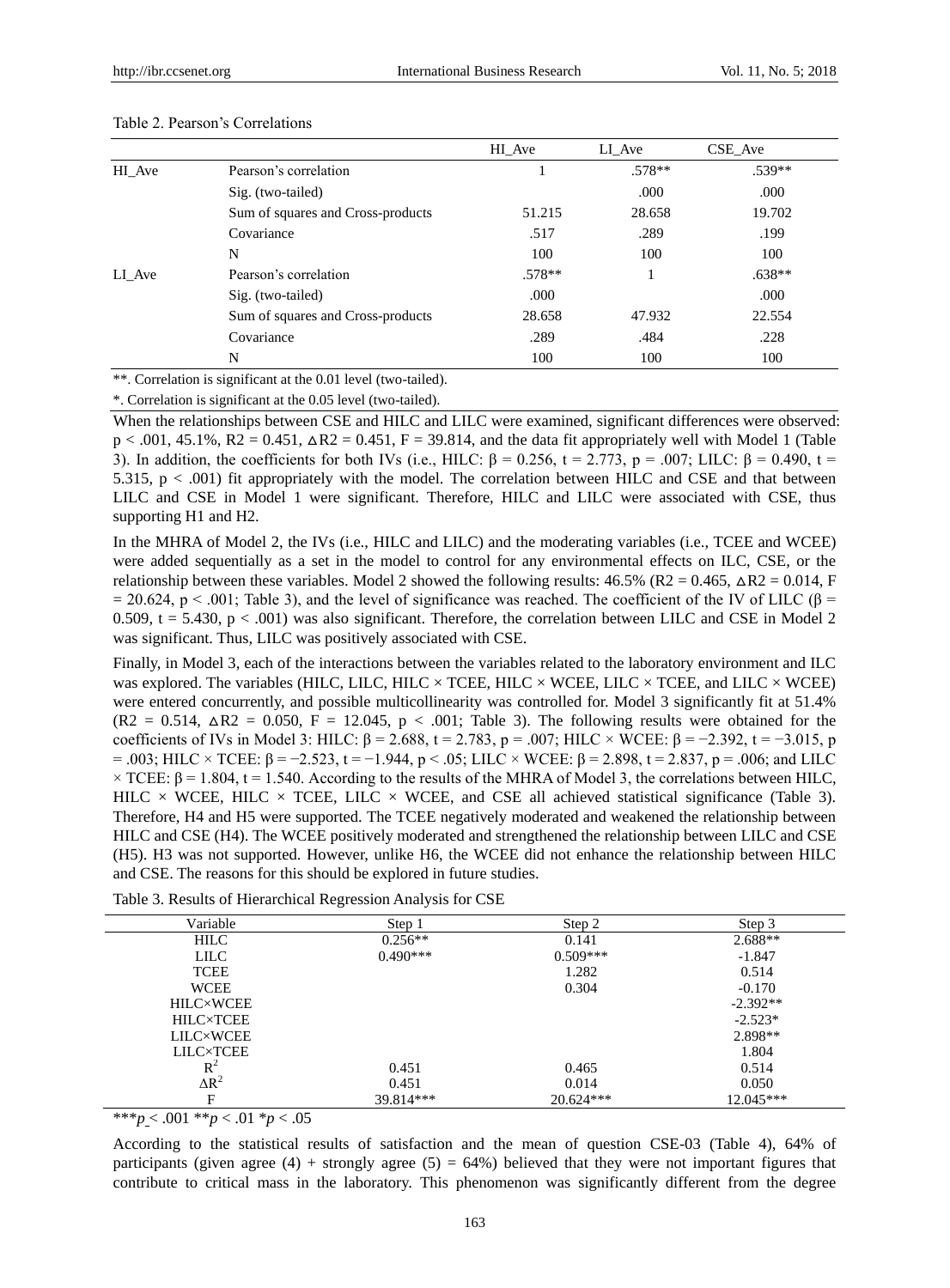centrality of creative perspective, which is a vital factor of CSE [\(Rohatgi et al., 2016;](#page-7-9) [Yang & Cheng, 2009\)](#page-7-3). One possible reason for this is that participants worked in laboratories where personal charisma or research achievements were less vital in attracting fellow inventors to conduct innovative research [\(Alstadsæter, Barrios,](#page-6-10)  [Nicodeme, Skonieczna, & Vezzani, 2018\)](#page-6-10), because most research topics were assigned with patent-approval orientation by firms. This statement is justified by theoretical factors CSE-04 and CSE-05 proposed in this study. Most participants (agreement  $4 + 5 > 68$ ) believed they possessed high decision-making abilities regarding innovative research directions in their laboratories and exhibited strong communication skills in discussing experiments with their laboratory supervisors (Table 4).

According to the statistical results of satisfaction and the mean of question CSE-04 (Table 4), most participants (agreement  $4 + 5$  >75%) agreed that increased IT skills enabled the use of multiple operating systems, which strengthened CSE. Regarding question CSE-02, although most participants (>75%) agreed that using multiple operating systems increased inventors' CSE, approximately 50% of participants did not prefer or did not provide their opinions regarding conducting experiments in laboratories providing limited space and regarding every instrument being controlled by different operating systems (TCEE-01 and TCEE-03). Although participants stated that possessing professional IT skills is advantageous, not every participant preferred different operating systems at all times. Physiochemical or engineering experiments generally involve numerous steps, and inventors must manage many variables in experiments [\(Naqshbandi & Kaur, 2015\)](#page-7-15); therefore, they seldom have the time and energy to manage various operating systems. This attitude was reflected in WCEE-03 (Table 5), which indicated that approximately 40% of participants highly supported the concept of using one electronic tablet to control multiple instruments while lecturing.

Analysis of laboratory environmental conditions (Table 5) revealed that 48% of participants believed that the TCEE (TCEE-04, agreement  $4 + 5 = 48$ ) facilitated teamwork, and only 19% believed that the WCEE (WCEE-04) enhanced teamwork (Table 5). One possible reason is that the cloud computing environment is not yet common in regular scientific laboratories; therefore, rather than personally experiencing the effectiveness of this environment, participants may be comfortable working in the conventional cable environment and may closely identify with it. This preliminary inference not only explains why participants thought that the TCEE facilitates teamwork but also why the study results (i.e., the WCEE did not enhance the relationship between HILC and CSE) differed from H6. These reasons for this result require verification.

| No. of        | Agreement(low $\rightarrow$ high) |              |              |               |              |                 |
|---------------|-----------------------------------|--------------|--------------|---------------|--------------|-----------------|
| Questionnaire |                                   |              |              |               |              | $Mean \pm SD$   |
|               | $1-n$ $%$ )                       | $2-n$ (%)    | $3-n$ (%)    | $4-n$ $(\% )$ | $5-n$ $%$ )  |                 |
| $HILC-01$     | $(2.0\%)$                         | $11(11.0\%)$ | 24(24.0%)    | $27(27.0\%)$  | 36(36.0%)    | $3.84 \pm 0.11$ |
| $HILC-02$     | $(2.0\%)$                         | $8(8.0\%)$   | $0(0.0\%)$   | $36(36.0\%)$  | 54(54.0%)    | $4.32 \pm 0.10$ |
| HILC-03       | $(0.0\%)$                         | $9(9.0\%)$   | $15(15.0\%)$ | 41(41.0%)     | 35(35.0%)    | $4.02 \pm 0.93$ |
| HILC-04       | $(0.0\%)$                         | $0(0.0\%)$   | 33(33.0%)    | $36(36.0\%)$  | $31(31.0\%)$ | $3.98 \pm 0.08$ |
| $LILC-01$     | $(0.0\%)$                         | $12(12.0\%)$ | 32(32.0%)    | $42(42.0\%)$  | 14(14.0%)    | $3.58 \pm 0.09$ |
| LILC-02       | $(0.0\%)$                         | $6(6.0\%)$   | 30(30.0%)    | 24(24.0%)     | $40(40.0\%)$ | $3.98 \pm 0.10$ |
| $LILC-03$     | $(0.0\%)$                         | $6(6.0\%)$   | 19(19.0%)    | 37(37.0%)     | 38(38.0%)    | $4.07 + 0.90$   |
| LILC-04       | $(0.0\%)$                         | $6(6.0\%)$   | 21(21.0%)    | $50(50.0\%)$  | 23(23.0%)    | $3.90 \pm 0.08$ |
| $CSE-01$      | $(0.0\%)$                         | $0(0.0\%)$   | 18(18.0%)    | $36(36.0\%)$  | $46(46.0\%)$ | $4.28 \pm 0.08$ |
| $CSE-02$      | $(0.0\%)$                         | $0(0.0\%)$   | 25(25.0%)    | 49(49.0%)     | $26(26.0\%)$ | $4.01 \pm 0.07$ |
| $CSE-03$      | $(0.0\%)$                         | 37(37.0%)    | 27(27.0%)    | $19(19.0\%)$  | $17(17.0\%)$ | $3.16 \pm 0.11$ |
| $CSE-04$      | $(0.0\%)$                         | $0(0.0\%)$   | $9(9.0\%)$   | 38(38.0%)     | 53(53.0%)    | $4.44 \pm 0.07$ |
| $CSE-05$      | $(0.0\%)$                         | $0(0.0\%)$   | 33(33.0%)    | 42(42.0%)     | $25(25.0\%)$ | $3.92 \pm 0.08$ |
| TCEE-01       | $(0.0\%)$                         | 19(19.0%)    | 33(33.0%)    | 32(32.0%)     | $16(16.0\%)$ | $3.45 \pm 0.10$ |
| TCEE-02       | $(0.0\%)$                         | $10(10.0\%)$ | $30(30.0\%)$ | 39(39.0%)     | 21(21.0%)    | $3.71 \pm 0.09$ |
| TCEE-03       | $(0.0\%)$                         | $25(25.0\%)$ | 28(28.0%)    | $20(20.0\%)$  | $27(27.0\%)$ | $3.49 \pm 0.11$ |
| TCEE-04       | $(0.0\%)$                         | $16(16.0\%)$ | 36(36.0%)    | $36(36.0\%)$  | $12(12.0\%)$ | $3.44 \pm 0.09$ |
| WCEE-01       | $(0.0\%)$                         | 29(29.0%)    | 31(31.0%)    | 24(24.0%)     | $16(16.0\%)$ | $3.27 \pm 0.11$ |
| WCEE-02       | $(0.0\%)$                         | $26(26.0\%)$ | 45(30.0%)    | $22(22.0\%)$  | $7(7.0\%)$   | $3.10 - 0.09$   |
| WCEE-03       | $(0.0\%)$                         | 32(32.0%)    | 28(28.0%)    | 24(24.0%)     | $16(16.0\%)$ | $3.24 \pm 0.11$ |
| WCEE-04       | $15(0.0\%)$                       | 32(16.0%)    | 34(36.0%)    | $9(9.0\%)$    | $10(10.0\%)$ | $2.67 \pm 0.11$ |

Table 4. The Satisfactory and Mean of Each Question  $(n = 100)$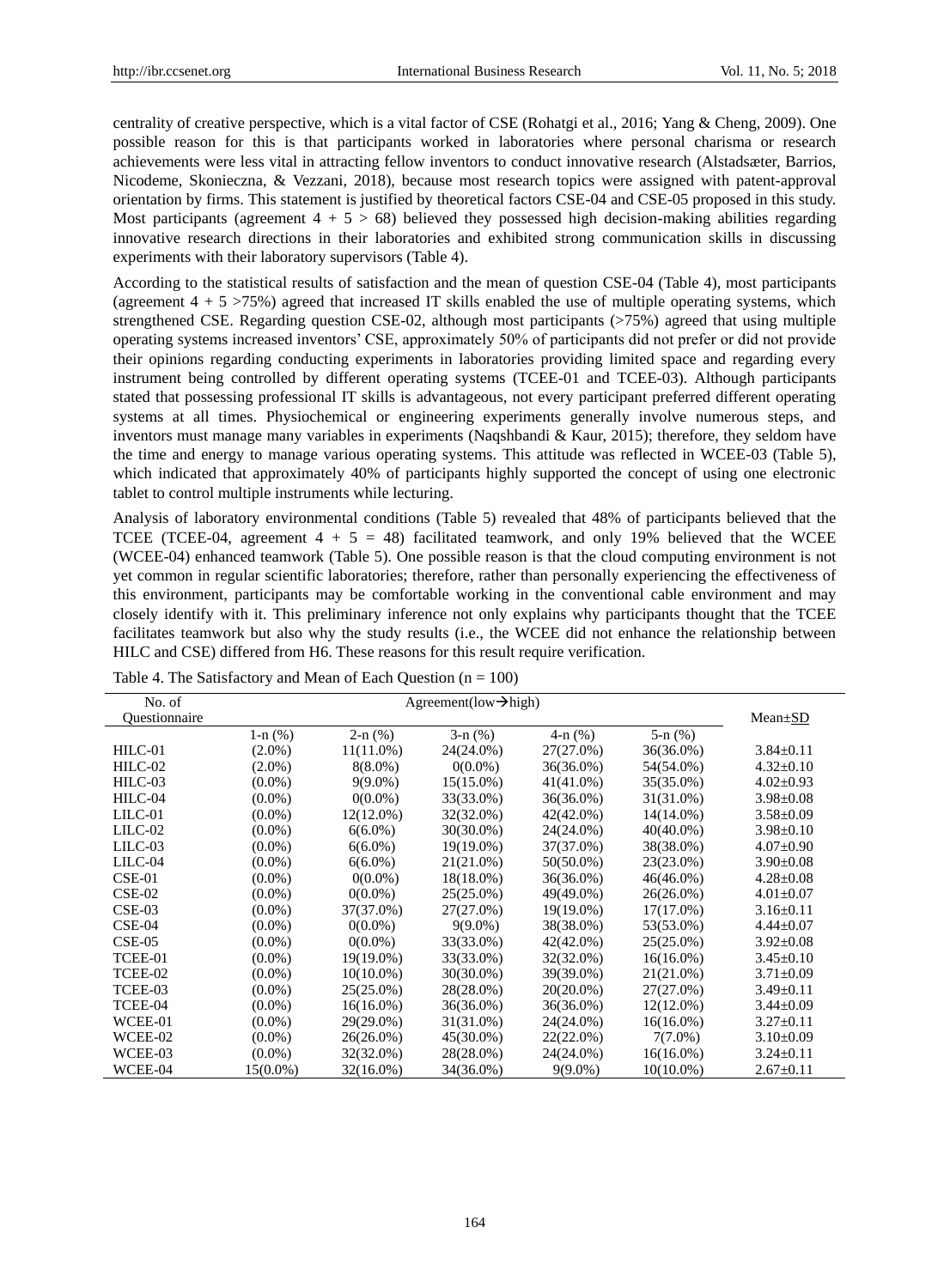| Item No. | Items                                                               | %  | $\%$ |
|----------|---------------------------------------------------------------------|----|------|
| TCEE-02  | You like conducting experiments in laboratories where the wires of  | 60 |      |
|          | instruments are intertwined.                                        |    |      |
| WCEE-01  | You like conducting experiments in laboratories where the wires of  |    | 40   |
|          | are not intertwined.                                                |    |      |
| TCEE-03  | You like conducting experiments in laboratories where all           | 47 |      |
|          | instruments have separate professional operating systems.           |    |      |
| WCEE-02  | You like cloud computing, which integrates the experimental results |    | 29   |
|          | obtained from all instruments.                                      |    |      |
| TCEE-04  | You believe that the traditional cable experimentation environment  | 48 |      |
|          | facilitates teamwork.                                               |    |      |
| WCEE-04  | You believe that the wireless cloud experimentation environment     |    | 19   |
|          | facilitates teamwork.                                               |    |      |

## **6. Conclusion**

This study restricted analysis to inventors who are employed and have obtained patents from the Taiwan Intellectual Property Office; thus, the findings are not applicable to inventors of utility or design patents or those in other countries. Inventors in effective public spaces and computing environments tend to conduct high-quality experiments. This study used arranged information screen formatting to differentiate the complexities of laboratory instrument layouts and verified that experimentation environments containing LILC were significantly positively correlated to CSE. MHRA was conducted and revealed that the conventional experimentation environment containing intertwined instrument wires and various operating systems for equipment weakened the relationship between HILC and CSE. This study proposes that a public environment containing cloud computing and mobile devices enhances the relationship between LILC and CSE. Therefore, constructing an experimentation environment by integrating an instrument operating system and cloud computing mobile devices is a future research direction for patent inventions.

#### **References**

- <span id="page-6-10"></span>Alstadsæter, A., Barrios, S., Nicodeme, G., Skonieczna, A. M., & Vezzani, A. (2018). Patent boxes design, patents location, and local R&D. *Economic Policy, 33*(93), 131-177. https://doi.org/10.1093/epolic/eix021
- <span id="page-6-7"></span>Ar, Y., & Bostanci, E. (2016). A genetic algorithm solution to the collaborative filtering problem. *Expert Systems with Applications, 61*, 122-128. https://doi.org/10.1016/j.eswa.2016.05.021
- <span id="page-6-2"></span>Bandura, A. (1997). Personal efficacy in psychobiologic functioning. In G. V. Caprara (Ed.), *Bandura: A leader in psychology* (pp. 43-66). Milan, Italy: Franco Angeli.
- <span id="page-6-0"></span>Barros, H. M. (2015). Exploring the use of patents in a weak institutional environment: The effects of innovation partnerships, firm ownership, and new management practices. *Technovation, 45-46*, 63-77. https://doi.org/10.1016/j.technovation.2015.05.003
- <span id="page-6-3"></span>Chen, G., Casper, W. J., & Cortina, J. M. (2001). The roles of self-efficacy and task complexity in the relationships among cognitive ability, conscientiousness, and work-related performance: a meta-analytic examination. *Human Performance, 14*(3), 209-230. https://doi.org/10.1207/S15327043HUP1403\_1
- <span id="page-6-4"></span>Chong, E., & Ma, X. F. (2010). The influence of individual factors, supervision and work environment on creative self-efficacy. *Creativity and Innovation Management, 19*(3), 233-247. https://doi.org/10.1111/j.1467-8691.2010.00557.x
- <span id="page-6-9"></span>Eisinga, R., Grotenhuis, M. T., & Pelzer, B. (2013). The reliability of a two-item scale: Pearson, Cronbach, or Spearman-Brown? *International Journal of Public Health, 58*(4), 637-642. https://doi.org/10.1007/s00038-012-0416-3
- <span id="page-6-8"></span>Ekrot, B., Rank, J., & Gemünden, H. G. (2016). Antecedents of project managers' voice behavior: The moderating effect of organization-based self-esteem and affective organizational commitment. *International Journal of Project Management, 34*(6), 1028-1042. https://doi.org/10.1016/j.ijproman.2015.10.011
- <span id="page-6-5"></span>Franchino, G., & Buttazzo, G. (2017). A power-aware MAC layer protocol for real-time communication in wireless embedded systems. *Journal of Network and Computer Applications, 82*, 21-34. https://doi.org/10.1016/j.jnca.2017.01.006
- <span id="page-6-1"></span>Helander, M. G., Landauer, T. K., & Prabhu, P. V. (1998). *Handbook of human-computer interaction* (2<sup>nd</sup> ed.). North-holland: Elsevier Science.
- <span id="page-6-6"></span>Hohberger, J., Almeida, P., & Parada, P. (2015). The direction of firm innovation: The contrasting roles of strategic alliances and individual scientific collaborations. *Research Policy, 44*(8), 1473-1487.